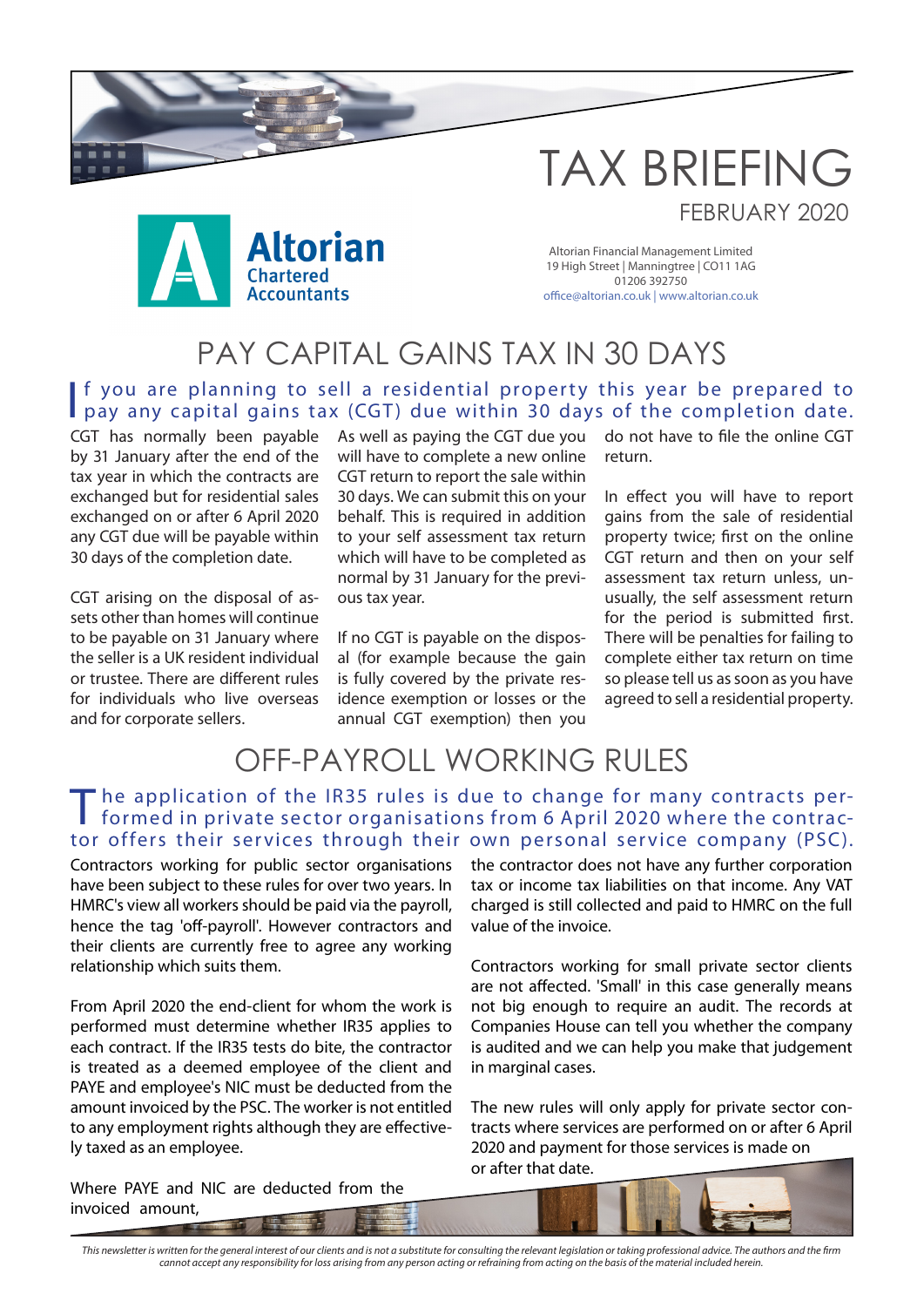### NEW NIC THRESHOLDS

ED HM Revenue

There is no change to the rates of Class 1 NIC as the Conservative Party pledged not to increase the rates of income tax, NIC or VAT. However the weekly amounts of Class 2 and Class 3 NIC will increase to £3.05 and £15.30 respectively. The NIC rates and thresholds have been announced in advance of the Budget on 11 March to allow time for software providers to programme this information into their payroll packages for 2020-21.

Class 1 NIC thresholds 2020-21

VICE

| Pay period     | Lower earnings<br>limit Class 1 | Small earnings<br>threshold Class 2 | Employee Class 1<br>and Class 4 | <b>Employer Class 1</b> | Upper earnings<br>limit Class 1 and<br>Class 4 |
|----------------|---------------------------------|-------------------------------------|---------------------------------|-------------------------|------------------------------------------------|
| <b>Monthly</b> | £520                            |                                     | £792                            | £732                    | £4,167                                         |
| Annual         | £6,240                          | £6,475                              | £9,500                          | £8,788                  | £50,000                                        |

We will have to wait until the Budget to learn how the income tax thresholds will be drawn but it is widely assumed that the 40% threshold will remain at £50,000 and the personal allowance will remain at £12,500. Different income tax thresholds have already been announced for Scottish residents.

A director who wishes to take a salary from their company without paying NIC should be aware that the company will pay Class 1 NIC at 13.8% on their salary above £732 per month (£8,788 per year) although the director will not pay employee's Class 1 NIC until their salary reaches £9,500 pa. If the company qualifies for the employment allowance (see below) up to £3,000 of employer's Class 1 NIC is covered by that allowance and is deducted from the total NIC bill payable to HMRC.

A director who is also a shareholder of their company will often extract further cash as dividends using the £2,000 dividend allowance and the lower dividend tax rates of 7.5% and 32.5% to minimise their tax bill. However we cannot assume that the dividend allowance will remain at £2,000 nor that the dividend tax rates will not increase in 2020-21.

# RESTRICTED EMPLOYMENT ALLOWANCE

The employment allowance is currently worth up to £3,000 per year but can only be claimed by companies with at least one employee other than the sole director. From April 2020 the allowance will also be restricted to employers whose Class 1 NIC liability was less than £100,000 in 2019-20. This cap is the sum total of all employer Class 1 NIC liabilities across the group of connected companies or across all payrolls run by that company or group.

A further complication from April 2020 is that the employment allowance will count as *de minimis* state aid which has an upper limit permitted for each business. This limit varies from €20,000 to €200,000 for each two-year period depending on the industry sector. Because of these new restrictions you

will need to make a fresh claim for the employment allowance for 2020-21 on the EPS form and you will need to know:

- which trade sector your business operates in (agriculture, fisheries and aquaculture, road freight transport or industrial/other);
- the amount of state aid your business has received or anticipates to receive in the years 2018-19 to 2020-21; and
- whether the amount of Class 1 employer's NIC paid for 2019-20 was £100,000 or more.

Your payroll software should be updated for 2020-21 to include fields for this extra information on the EPS.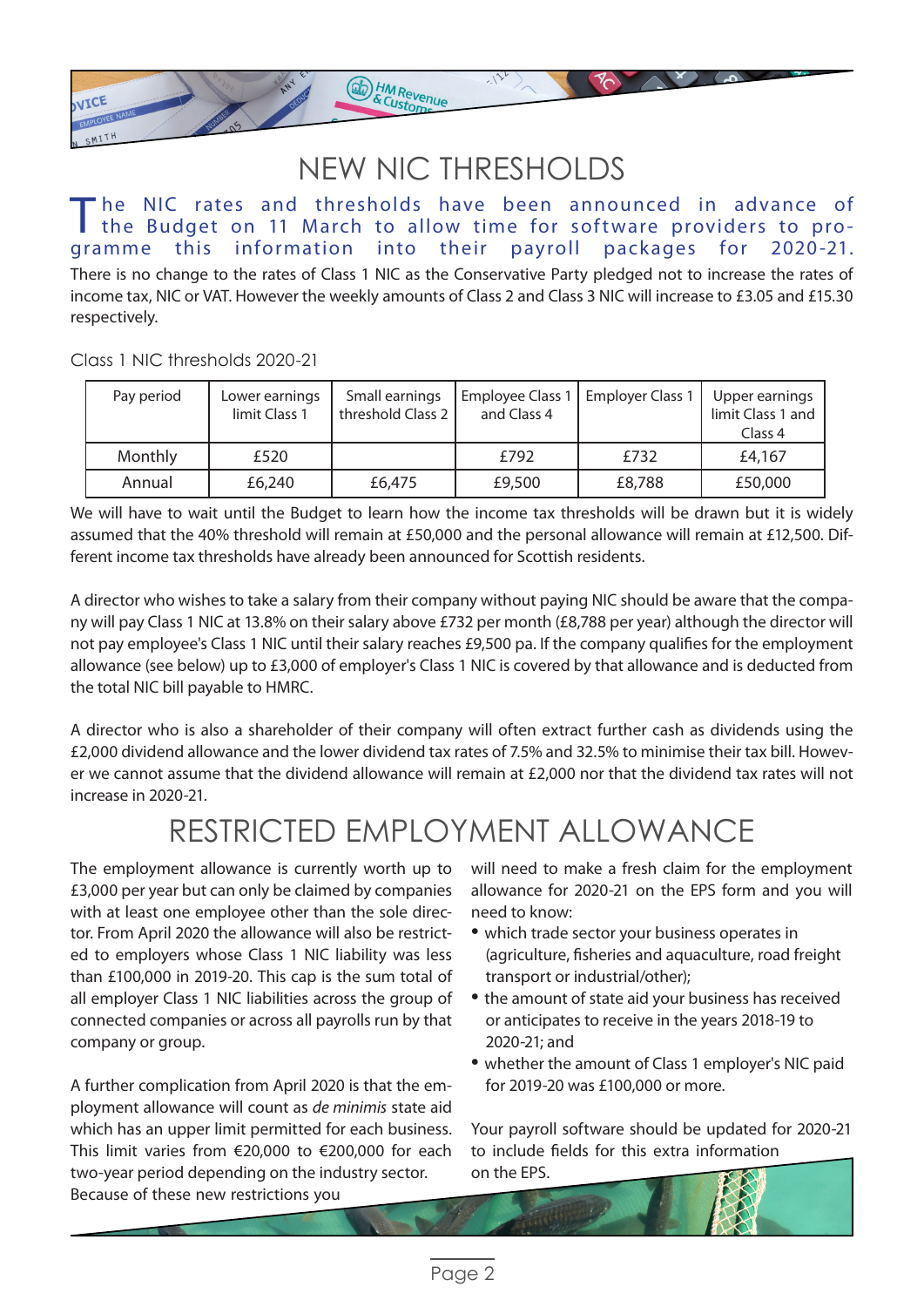

#### CORPORATION TAX PENALTIES

Although the deadline for filing the corporation tax return is one year after the end of the accounting period, the corporation tax bill is payable nine months and one day after the end of the period. Even if your business is in spin you should not neglect your comand tax corporation

For example, the accounts of Property Ltd for the year to 30 June 2018 must be filed alongside its corporation tax return by 30 June 2019 but the corporation tax for the year to 30 June 2018 must be paid by 1 April 2019.

If you forget to pay the tax and file the corporation tax return more than six months late, HMRC will issue a penalty of 10% of the unpaid tax plus £200 for being more than three months late. A further 10% of the unpaid tax will be charged if the corporation tax return and payment are 12 months late.

#### Example

Property Ltd has corporation tax of £300,000 to pay for the year to 30 June 2018. It has not filed its corporation tax return for that period by 30 June 2020 and nor has it paid its corporation tax. HMRC will charge a penalty of £60,000 (2 x 10% x £300,000) plus £200 for being over three months late with the corporation tax return.

If Property Ltd had paid its corporation tax bill by 1 April 2019 the penalties charged in 2020 would be restricted to £200.

## LOAN CHARGE ACTION

#### If you received loans in place of your salary and did not fully repay those<br>Ioans before 5 April 2019 you may be liable to pay PAYE and NIC on the If you received loans in place of your salary and did not fully repay those outstanding amounts as if they were paid as salary on 5 April 2019.

This tax is known as the loan charge and it has been viewed as deeply unfair, especially for people who did not realise that they had received loans.

Following an independent review of the loan charge in late 2019 the rules were changed with retrospective effect. The loan charge will no longer be due on:

- loans taken out before 9 December 2010; and
- loans taken out between 10 December 2010 and 5 April 2016 where the loan scheme was fully disclosed on tax returns and HMRC failed to act on that disclosure.

If your tax returns for these years are under investigation or you are negotiating a settlement to pay the tax, those tax collection procedures will continue with a recalculation of the tax due.

Loans paid in place of salaries on or after 6 April 2016 and which were outstanding on 5 April 2019 remain subject to the loan charge.

Where the loan charge was **HMRC have grant-** due you were required to ed those affect- declare it on your income ed those affect- declare it on your income ed a further eight tax return for 2018-19. As months to submit the announcement of the their 2018-19 returns amended scope of the loan charge was not made until

20 December 2019, HMRC have granted those affected a further eight months (until September 2020) to submit their 2018-19 returns and pay the tax due.

If you have already submitted your 2018-19 tax return you can amend it to reduce the amount subject to the loan charge and spread the charge over three tax years: 2018-19 to 2020-21. This may mean the loans do not push your total income into the higher tax bands for those tax years.

We can help you recalculate your loan charge liability and assist in negotiating a payment schedule with HMRC.